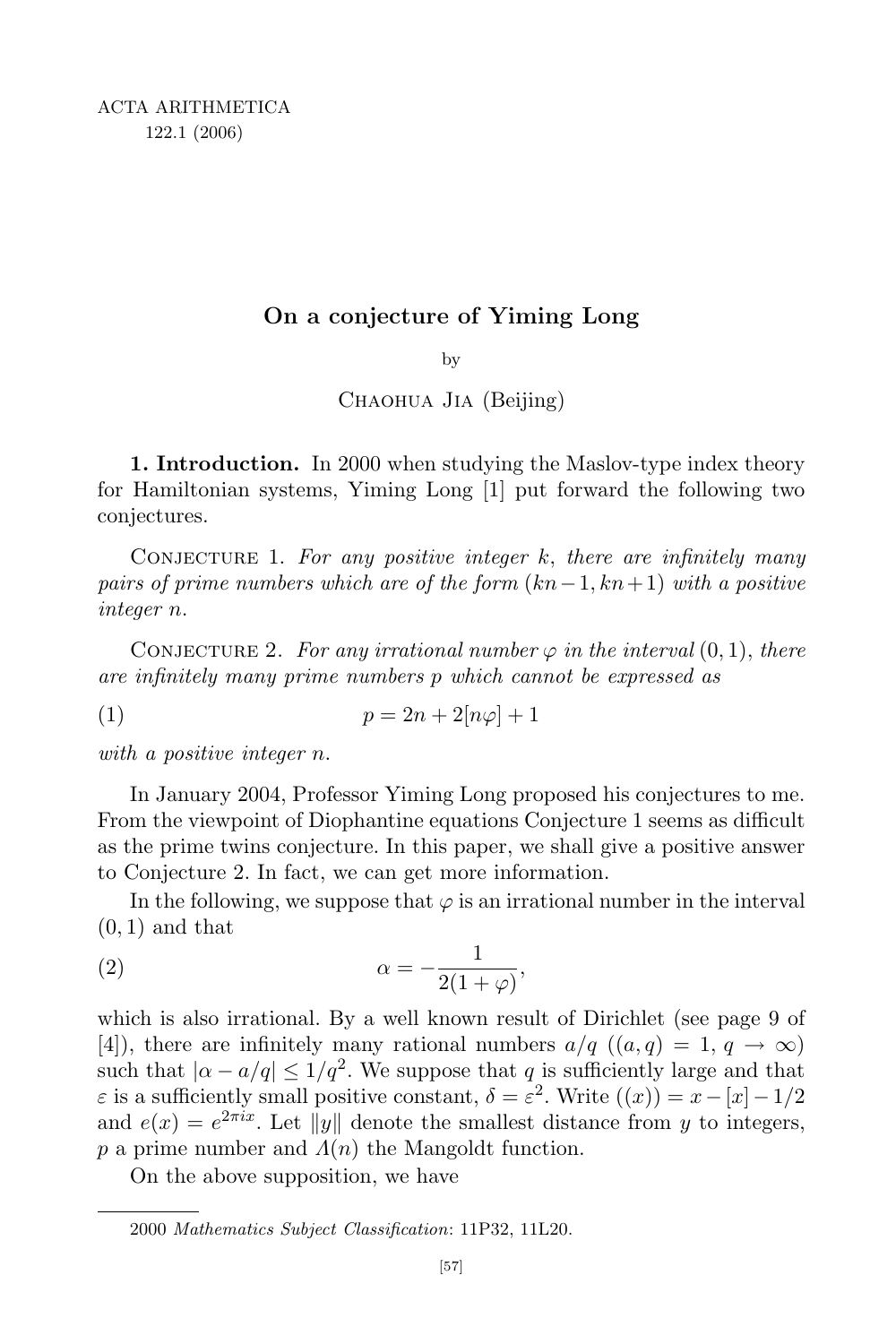THEOREM. Let  $T(p)$  be the number of solutions of the equation (1) in positive integers n. If  $q^{1+\varepsilon} < x \leq q^{1/\varepsilon}$ , then

$$
\sum_{\substack{x < p \le 2x \\ T(p)=0}} 1 \ge \frac{\varphi - \varepsilon}{1+\varphi} \cdot \frac{x}{\log x}.
$$

We see that not only Conjecture 2 is true but also in a lot of intervals the relevant prime numbers have a positive density by the fact that

$$
\sum_{x < p \le 2x} 1 \sim \frac{x}{\log x}.
$$

**2. Proof of the Theorem.** For a prime number  $p \geq 3$ , the following equivalences hold:

$$
2n + 2[n\varphi] + 1 = p, n > 0 \Leftrightarrow [n\varphi] = \frac{p-1}{2} - n, n > 0
$$

$$
\Leftrightarrow n\varphi - 1 < \frac{p-1}{2} - n \le n\varphi, n > 0 \Leftrightarrow \frac{p-1}{2(1+\varphi)} \le n < \frac{p+1}{2(1+\varphi)}
$$

$$
\Leftrightarrow -\frac{p+1}{2(1+\varphi)} < -n \le -\frac{p-1}{2(1+\varphi)}.
$$

Now the number of  $-n$ , which is also the number of n, is equal to

$$
\left[-\frac{p-1}{2(1+\varphi)}\right] - \left[-\frac{p+1}{2(1+\varphi)}\right].
$$

Hence,

(3) 
$$
T(p) = \left[ -\frac{p-1}{2(1+\varphi)} \right] - \left[ -\frac{p+1}{2(1+\varphi)} \right].
$$

Since

$$
0 \le \left( -\frac{p-1}{2(1+\varphi)} \right) - \left( -\frac{p+1}{2(1+\varphi)} \right) = \frac{1}{1+\varphi} < 1,
$$

we have

$$
(4) \t\t T(p) = 0 \t or 1.
$$

Now we study the sum

(5) 
$$
\sum_{x < p \leq 2x} T(p) \log p.
$$

We have

(6) 
$$
\sum_{x < p \le 2x} T(p) \log p = \sum_{x < p \le 2x} \left( \left[ -\frac{p-1}{2(1+\varphi)} \right] - \left[ -\frac{p+1}{2(1+\varphi)} \right] \right) \log p
$$

$$
\le \sum_{x < m \le 2x} \left( \left[ -\frac{m-1}{2(1+\varphi)} \right] - \left[ -\frac{m+1}{2(1+\varphi)} \right] \right) A(m)
$$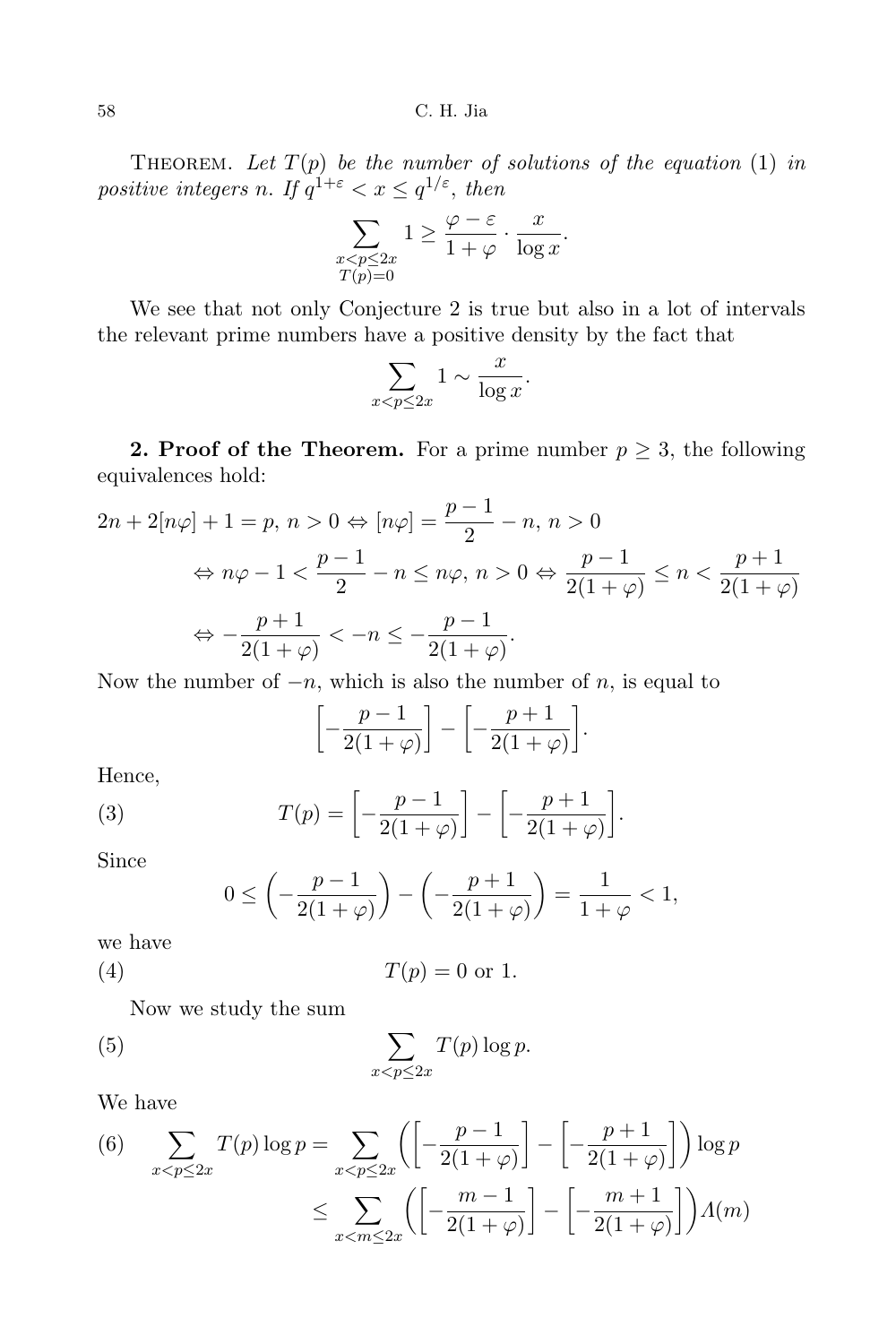$$
= \sum_{x < m \le 2x} \left( \left( -\frac{m-1}{2(1+\varphi)} - \frac{1}{2} \right) - \left( \left( -\frac{m-1}{2(1+\varphi)} \right) \right) \right) \Lambda(m)
$$

$$
- \sum_{x < m \le 2x} \left( \left( -\frac{m+1}{2(1+\varphi)} - \frac{1}{2} \right) - \left( \left( -\frac{m+1}{2(1+\varphi)} \right) \right) \right) \Lambda(m)
$$

$$
= \frac{1}{1+\varphi} \sum_{x < m \le 2x} \Lambda(m) + \sum_{x < m \le 2x} \left( (\alpha m + \alpha) \right) \Lambda(m)
$$

$$
- \sum_{x < m \le 2x} \left( (\alpha m - \alpha) \right) \Lambda(m).
$$

The prime number theorem yields

(7) 
$$
\frac{1}{1+\varphi} \sum_{x < m \le 2x} \Lambda(m) \sim \frac{x}{1+\varphi}.
$$

By the formula on page 254 of [2],

$$
((t)) = -\sum_{1 \le |h| \le x} \frac{e(ht)}{2\pi ih} + O\bigg(\min\bigg(1, \frac{1}{x\|t\|}\bigg)\bigg).
$$

Hence,

(8) 
$$
\sum_{x < m \le 2x} ((\alpha m + \alpha)) \Lambda(m) = - \sum_{x < m \le 2x} \left( \sum_{1 \le |h| \le x} \frac{e(\alpha h m)}{2 \pi i h} e(\alpha h) \right) \Lambda(m)
$$

$$
+ O\left( \sum_{x < m \le 2x} \min\left(1, \frac{1}{x || \alpha m + \alpha ||} \right) \Lambda(m) \right)
$$

$$
\ll \sum_{1 \le h \le x} \frac{1}{h} \Big| \sum_{x < m \le 2x} \Lambda(m) e(\alpha h m) \Big|
$$

$$
+ O\left( \log x \sum_{x < m \le 2x} \min\left(1, \frac{1}{x || \alpha m + \alpha ||} \right) \right).
$$

When  $J \leq 2x$ , Theorem 1 in [3] states

$$
\sum_{1 \leq h \leq J} \left| \sum_{x < m \leq 2x} \Lambda(m) e(\alpha h m) \right| \ll x^{\delta} (Jx/\sqrt{q} + Jx^{3/4} + (Jqx)^{1/2} + J^{3/5} x^{4/5}).
$$

It follows that

(9) 
$$
\sum_{1 \le h \le x} \frac{1}{h} \Big| \sum_{x < m \le 2x} \Lambda(m) e(\alpha h m) \Big|
$$
  
 
$$
\ll \log x \max_{J \le x} \sum_{J \le h \le 2J} \frac{1}{h} \Big| \sum_{x < m \le 2x} \Lambda(m) e(\alpha h m) \Big|
$$
  
 
$$
\ll x^{1-2\delta}.
$$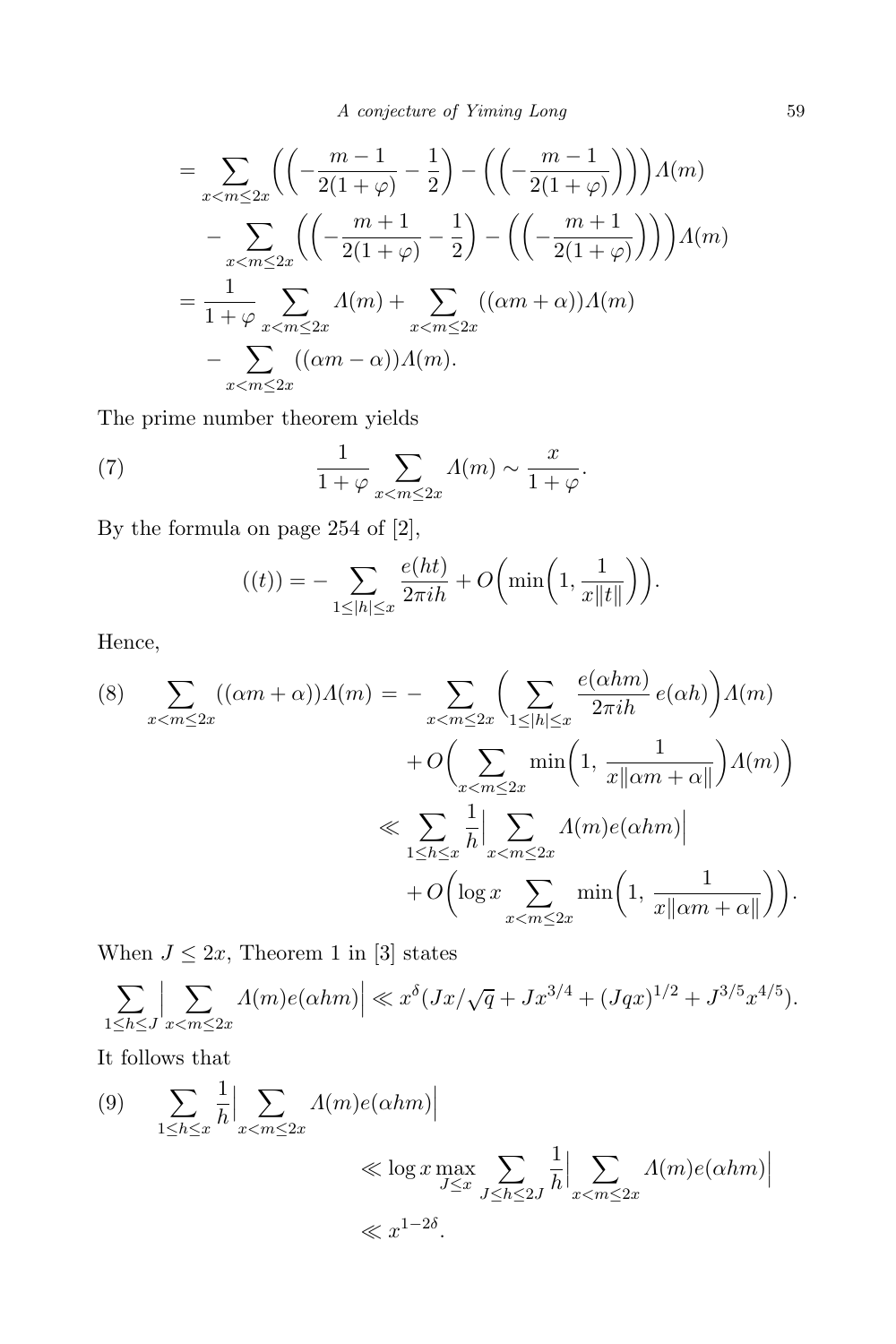By Lemma 1 in [3],

(10) 
$$
\sum_{x < m \le 2x} \min\left(1, \frac{1}{x\|\alpha m + \alpha\|}\right) = \frac{1}{x} \sum_{x < m \le 2x} \min\left(x, \frac{1}{\|\alpha m + \alpha\|}\right)
$$

$$
\le \frac{1}{x} \left(\frac{x^2}{q} + x + (x+q)\log q\right)
$$

$$
\le x^{1-2\delta}.
$$

The combination of  $(8)$ ,  $(9)$  and  $(10)$  produces

(11) 
$$
\sum_{x < m \le 2x} ((\alpha m + \alpha)) \Lambda(m) = O(x^{1-\delta}).
$$

In the same way,

(12) 
$$
\sum_{x < m \le 2x} ((\alpha m - \alpha)) \Lambda(m) = O(x^{1-\delta}).
$$

It follows from  $(6)$ ,  $(7)$ ,  $(11)$  and  $(12)$  that

(13) 
$$
\sum_{x < p \le 2x} T(p) \log p \le \frac{1+\delta}{1+\varphi} \cdot x.
$$

Hence,

$$
\sum_{x < p \le 2x} T(p) \le \frac{1+\delta}{1+\varphi} \cdot \frac{x}{\log x}.
$$

Thus we have

$$
\sum_{\substack{x < p \le 2x \\ T(p)=0}} 1 = \sum_{x < p \le 2x} 1 - \sum_{x < p \le 2x} T(p) \ge \frac{\varphi - \varepsilon}{1 + \varphi} \cdot \frac{x}{\log x},
$$

so the Theorem is proved.

Acknowledgements. I would like to express my sincere thanks to Professor Yiming Long for his very kind suggestion and helpful discussion. I also thank Academia Sinica and the Natural Science Foundation of China for their support.

## References

- [1] Y. Long, Precise iteration formulae of the Maslov-type index theory and ellipticity of closed characteristics, Adv. Math. 154 (2000), 76–131.
- [2] H. L. Montgomery and R. C. Vaughan, The distribution of squarefree numbers, in: Recent Progress in Analytic Number Theory, Vol. 1, H. Halberstam and C. Hooley (eds.), Academic Press, London, 1981, 247–256.
- [3] R. C. Vaughan, On the distribution of  $\alpha p$  modulo 1, Mathematika 24 (1977), 135–141.